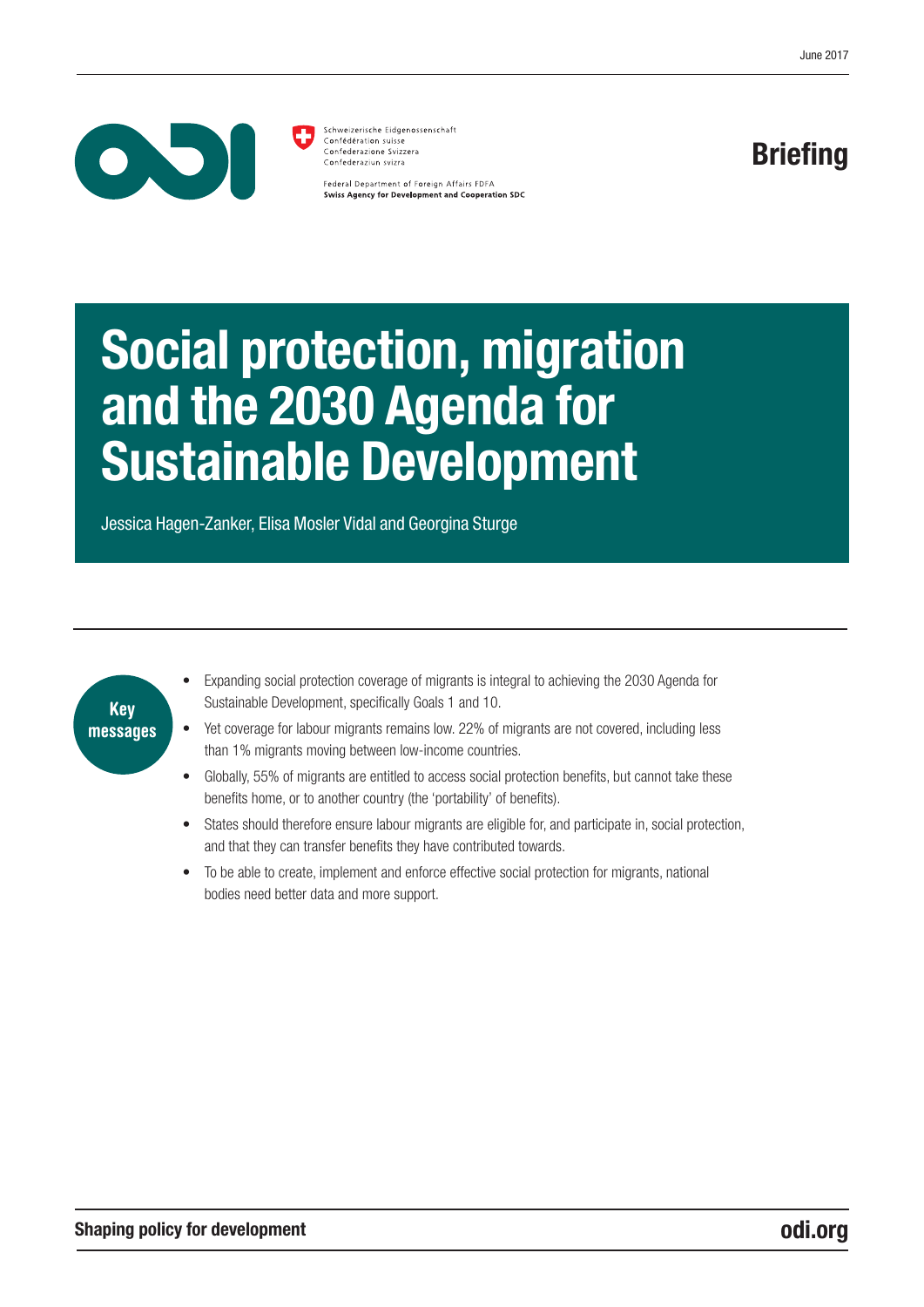#### Migration and the Sustainable Development Goals: a briefing series

People migrate to overcome poverty, escape conflict, or cope with economic and environmental shocks. In the words of the United Nations (UN) Secretary-General, migration is 'an expression of the human aspiration for dignity, safety and a better future. It is part of the social fabric, part of our very make-up as a human family'.

Migration is one of the defining features of the 21st century and can contribute to achieving the Sustainable Development Goals (SDGs). For this to happen, we need a better understanding of the relationships between migration and key development issues – such as health, education, gender, labour and urbanisation. This series of briefs, commissioned by the Swiss Agency for Development and Cooperation (SDC), explores these relationships across the 2030 Agenda and the impact of migration on key development outcomes.

#### 1 Introduction<sup>1</sup>

This briefing considers the extent to which international labour migrants<sup>2</sup> are covered by social protection, and the implications this has for the 2030 Agenda for Sustainable Development (2030 Agenda). More specifically, this brief shows that social protection coverage of international labour migrants varies considerably, and outlines how this has a bearing on the achievement of the Sustainable Development Goals (SDGs) related to social protection.

Social protection is the set of policies and programmes that aim to reduce poverty and vulnerability and to enhance the capacity of people to manage economic and social risks, such as unemployment, sickness, disability and old age. It includes **social assistance programmes**, which are not conditional on having previously made contributions (e.g. cash transfers to poor households) – and social insurance programmes<sup>3</sup>, which are conditional on past contributions (e.g. contributory old-age pensions). There is a large evidence base showing the positive impact social protection programmes can have on reducing poverty and child labour, and on improving health and education outcomes and investment in productive assets (e.g. agricultural tools) (Babajanian et al., 2014; Bastagli et al., 2016; Hagen-Zanker et al., 2011). As such, social protection is seen as a priority area for achieving the 2030 Agenda, specifically in its contribution to Goal 1 (No Poverty) and Goal 10 (Reduced Inequalities), and their Targets<sup>4</sup>.

Several international agreements governing social protection systems already make reference to the eligibility of migrants. The International Labour Organization (ILO) has long championed universal eligibility to social protection. Their 1952 Convention No. 102, which required equality of social protection treatment, has been ratified by 55 countries (ILO, 2017). More recently, they passed Recommendation No. 202, known as the *Social Protection Floor*. This sets out four basic social protection guarantees to all residents and children. Furthermore, several blocks of countries have agreed to guarantee social protection access to migrants moving within them, the best-known example being Regulation (EEC) 1408/71 for European Union (EU) migrant workers. Globally, there are also hundreds of bilateral and multilateral agreements between specific countries. The Addis Ababa Action Agenda of 2015, for example, commits UN member countries to improving 'access to and portability of earned benefits [social insurance]' (United Nations Department of Economic and Social Affairs (UN-DESA), 2015).

In spite of these agreements, both the legal and effective social protection coverage of international labour migrants remains low<sup>5</sup>. Section 2 of this briefing discusses existing agreements and their legal coverage. Section 3 explores the factors that lead to low legal coverage for migrants and exclusion from effective coverage. Section 4 links the analysis to the 2030 Agenda, showing why these issues need to be considered for governments to meet the SDGs, in particular Targets 1.3, 1.a and 10.4. Finally, Section 5 concludes and offers recommendations to improve legal and effective social protection coverage of migrants.

<sup>1.</sup> Many thanks to Pietro Mona (SDC), Clara van Panhuys (ILO), Francesca Bastagli and Helen Dempster (ODI) who provided comments on an earlier draft. Many thanks to Evelyn Smail for managing the project, and Sean Willmott for designing the infographics.

<sup>2.</sup> This briefing will focus on international labour migrants (or 'migrant workers'), defined as individuals who moved from one country to another for the purpose of employment (International Organization for Migration (IOM), 2011). Where the briefing refers to other types of migrants, for example internal migrants, this will be stated explicitly.

<sup>3.</sup> These types of programmes are also sometimes called 'social security'.

<sup>4.</sup> SDG 3.8 on universal health coverage is also often considered a priority target for social protection, but this goal is dealt with in a separate briefing paper on health, migration and the 2030 Agenda (Tulloch at al., 2016). This briefing also does not cover the decent work aspects of social protection (SDG 5.4, SDG 8.5 and SDG 8.B).

<sup>5.</sup> There is a distinction between *de jure*, or legal, coverage of migrants, meaning official social protection coverage of migrants under relevant agreements and mechanisms, and *de facto*, or effective, coverage, which may differ to this due to issues in ratification or implementation of these agreements, or practical access and take-up issues. As there is limited data on effective coverage, this briefing will mainly focus on legal coverage.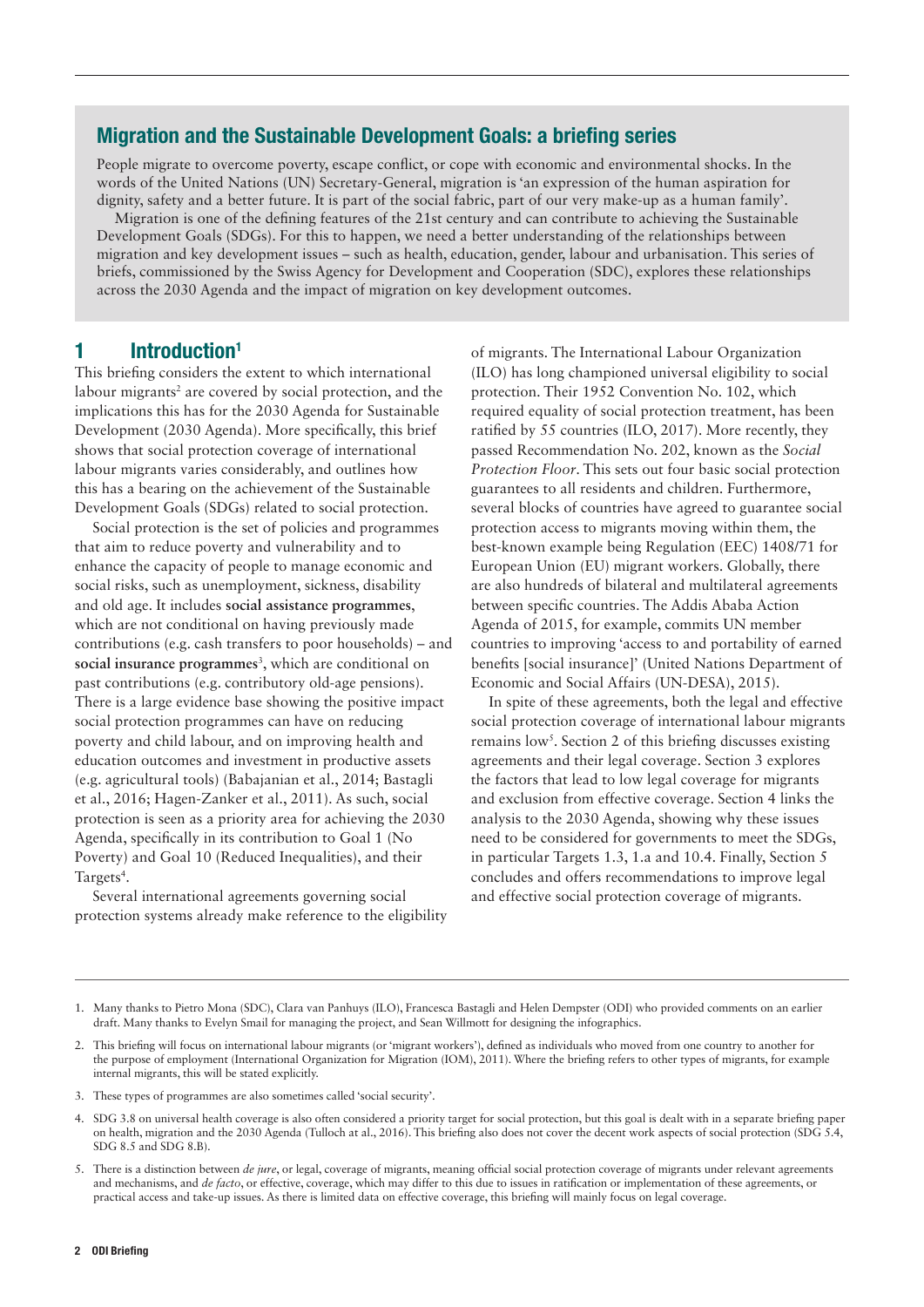#### 2 Legal coverage varies considerably, but tends to be low

Social protection programmes differ in two main respects: the extent to which migrants can access them in their host country, and whether their benefits can be withdrawn in another country, in other words whether they are *portable* (see Figure 1). Social assistance programmes are often funded through general national taxation (for example, maternity allowances) or through external funding such as official development assistance (ODA). These programmes are usually not portable (Sabates-Wheeler et al., 2011).

Labour migrants should have legal access to a host country's social protection system if there is:

1. A bilateral or multilateral agreement enabling eligibility for, and portability of, social protection between countries.

- 2. Unilateral programmes, provisions of equality of treatment or access to voluntary insurance in their host country.
- 3. More rarely, labour migrants may be covered by unilateral programmes from their origin country, such as a fund for overseas workers.

#### 2.1 Frameworks for labour migrants' access to social protection

This section describes the nature of migrants' legal access to social protection, firstly considering entitlement while residing in a country and, secondly, considering portability of accumulated entitlements upon moving country.

A **bilateral portability agreement** between two countries sets out social protection entitlements to a citizen of one country who is resident in the other. Most bilateral

# Some benefits are 'not portable' meaning that migrants are not allowed to withdraw the benefit while residing in another country. If a migrant can withdraw their social protection benefits while residing in another country, the benefits are considered 'portable'.

#### Figure 1: The portability of social protection benefits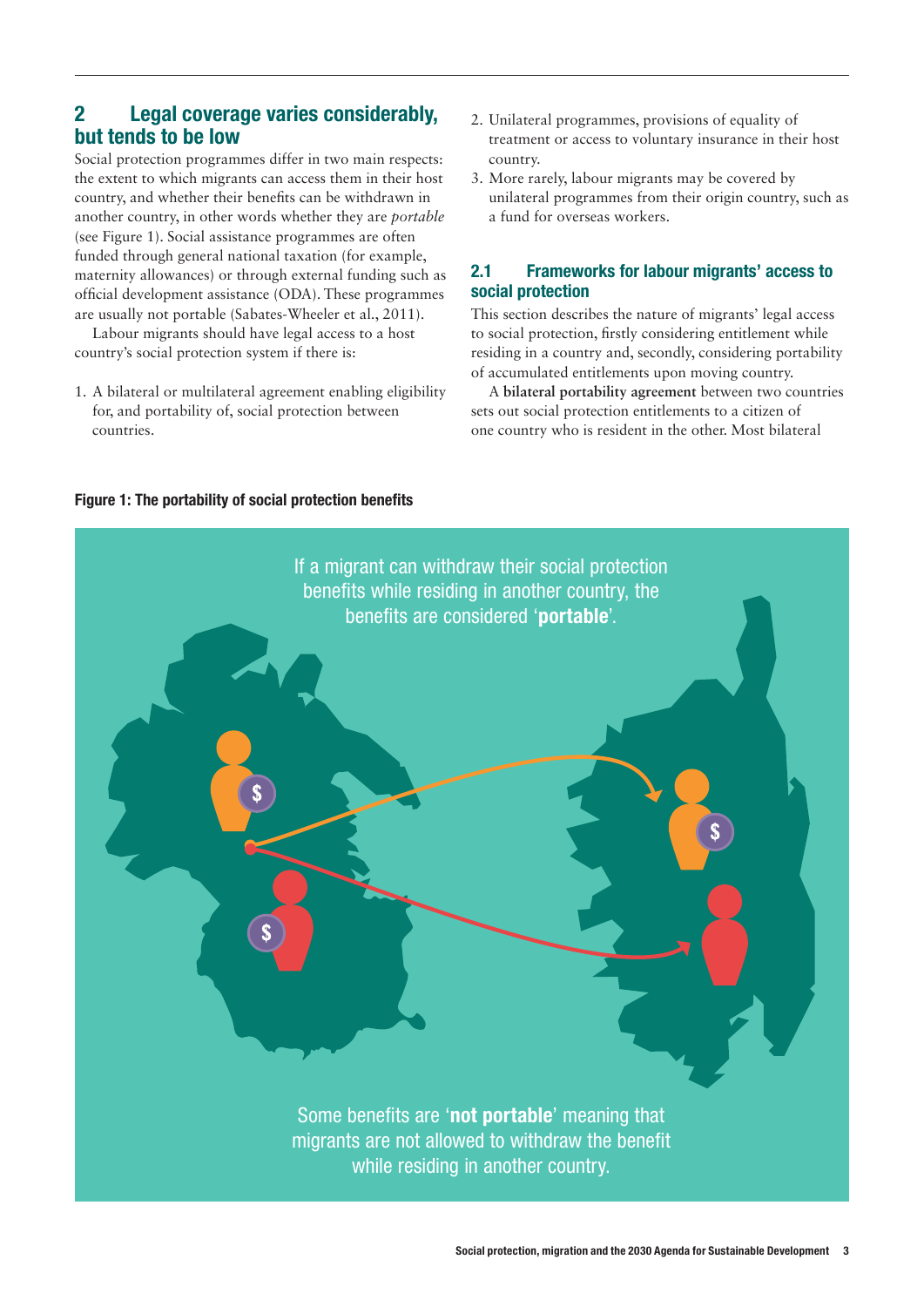agreements are between high-income countries (such as those concluded between the United States and 27 high- and upper-middle-income countries<sup>6</sup>). Bilateral agreements covering South-North migrants are sometimes designed around temporary labour migration, such as Canada's Seasonal Agricultural Worker Program (SAWP) (Holzmann and Pouget, 2010). Certain EU countries have agreements with Turkey and Morocco allowing labour migrants' contributions into national social insurance schemes to accumulate across countries (Holzmann, 2010). Bilateral agreements also exist between low-income countries, although these are more rare and less extensive in legal coverage. One example is that between Malawi and Zambia, which provides healthcare for temporary mine workers from Malawi through the Zambian Workers Compensation Fund (Avato et al., 2009).

**Multilateral agreements** provide a framework for coordinating portability at the regional level. For instance, the Caribbean Community (CARICOM) allows social security contributions to accumulate across member states, helping labour migrants to meet state-pension contribution thresholds (Taha et al., 2015, van Ginneken et al., 2013). The Gulf Cooperation Council (GCC) has a regional legal framework for pension portability and other entitlements for all migrants from member states (van Ginneken, 2013). The Ibero-American multilateral agreement between Spain, Portugal and 20 Latin American countries provides a pension floor for labour migrants (Taha et al., 2015). The East African Community (EAC) gives its nationals and all migrants from member states equal rights to national social security systems; however, its member states have mostly under-developed systems to begin with and migrants lose their accumulated contributions upon returning to their country of origin (ibid).

Social protection can be made accessible to migrants through **unilateral measures of destination countries**. For example, third-country nationals legally resident in the EU for five years become entitled to equal treatment with EU nationals7 . Canada, Australia and New Zealand also have generous entitlements for permanent resident migrants (and temporary migrants in New Zealand). Such measures are much more rare in low-income countries. For example, labour migrants arriving in member states of the GCC or the Southern African Development Community (SADC) are not granted any right to access social protection. One exception is Barbados, where labour migrants can participate in the national social security system even if they lack a work permit (Taha et al., 2015; Morlachetti, 2015). Host countries' laws can also permit portability, for instance Australia and Malaysia refund contributions accrued as a lump sum when a migrant departs the country.

Migrants from the global South may be covered by a **unilateral programme from their origin country**. A notable example is the Philippines Overseas Workers Welfare Administration (OWWA) (see Box 1). Sri Lanka has a similar voluntary, contributions-based fund for overseas workers, with the benefits paid out to family members left in Sri Lanka (Taha et al., 2015), while Mexico has a voluntary national social insurance programme for emigrants to the US (ibid.).

Finally, irregular labour migrants and those working in the informal economy tend not to be covered by national social protection systems. Asylum seekers and refugees outside high-income countries are also rarely covered, but instead may receive humanitarian support offering shortterm or ad-hoc protection (e.g. Hagen-Zanker et al., 2017).

#### Box 1: Migrant welfare funds

Some countries of origin such as Bangladesh, Pakistan, the Philippines, Sri Lanka and Thailand use migrant welfare funds to protect their labour migrants abroad. These funds are contributory schemes funded usually by employers, recruitment agencies and/or migrants, which provide a range of services to migrants while overseas. They commonly include life and medical insurance, loans and repatriation services (Ruiz and Agunias, 2008). They also provide government with funds to finance other migrant programmes such as pre-departure rights education, and can support migrants' families at home (Jones, 2015).

The OWWA is the most developed of these funds. Managed by a government agency within the Department of Labor and Employment, OWWA is funded by a mandatory membership fee of US\$25 paid prior to migration, either by the employer, recruitment agency or migrant. The fund pools these contributions to offer services to migrants including life and accident insurance, legal assistance and on-site help at embassies (Ruiz and Agunias, 2007). As of 2013, OWWA membership was over 1.6 million and had raised over US\$300 million (OWWA, 2013). These funds allow origin governments to support migrants abroad; as such they offer a potential solution to financing migrant social protection.

#### 2.2 Data showing migrants' legal social protection coverage

While specific data is not available for most countries, Avato et al. (2009) have compiled a database of migrant stocks by destination and origin country, and paired

<sup>6.</sup> [https://www.ssa.gov/international/agreements\\_overview.html](https://www.ssa.gov/international/agreements_overview.html)

<sup>7.</sup> EU Directive 109/2003.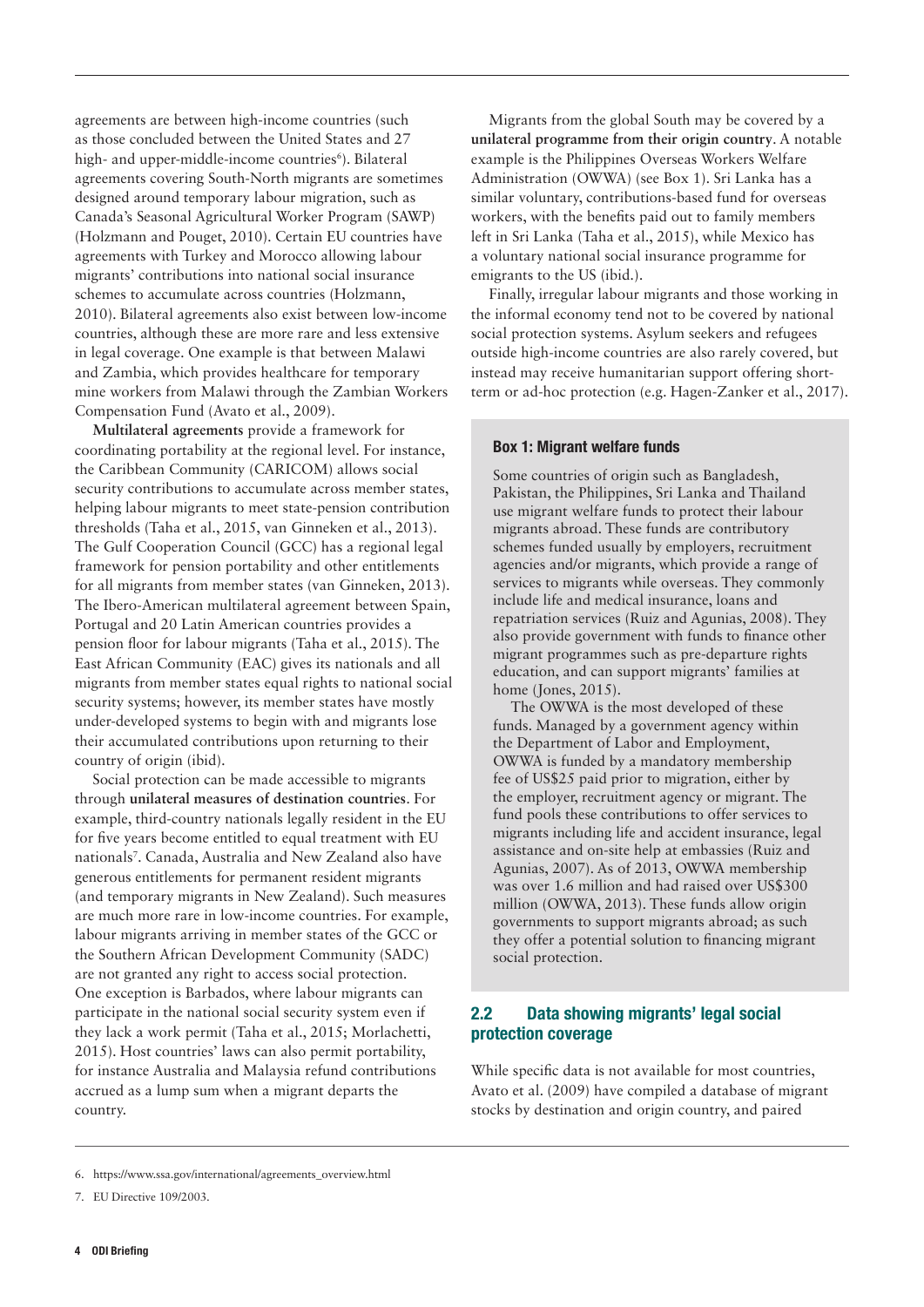this information with whether a bilateral or multilateral portability agreement covers each migration corridor<sup>8</sup>. Most agreements concern the benefits of contributory systems such as disability, survivors' and old-age pensions. They also estimate the number of migrants who are not covered by portability agreements but are entitled to social protection access in their host country through a unilateral programme. This category could include access to non-contributory social assistance. When it comes to those who are not covered, official data sources only tend to capture those with regular status, while the stocks of undocumented migrants must be estimated<sup>9</sup>.

- **•** those that move between countries and are covered by a bilateral or multilateral agreement (23%)
- **•** those that move between countries without an agreement but are still entitled to some social protection  $(55\%)$
- those that have no access to social protection  $(22\%)$ .

Firstly, around a quarter of all migrants move between countries with a **bilateral or multilateral agreement** in place, meaning that in principle some migrants are entitled to social protection and portability of benefits (Avato et al., 2009). However, as Figure 2 shows, while 90% of high-income to high-income movers fall into this category,

Migrants therefore fall into three categories:





*Source: Authors' own calculation based on data compiled by Avato et al. (2009) and hosted by the World Bank<http://go.worldbank.org/> NCO9EJABP0. The figure shows the percentage of migrants (size of 'bubble') who are legally covered by a bilateral or multilateral social protection portability agreement, split by the income classification of their origin and destination country.*

- 8. Based on data from 2000/2001.
- 9. Undocumented migrants are typically excluded from social protection provision by law and are unlikely to take up any that they are entitled to for fear of exposure and the harassment or legal consequences that might ensue (Taha et al., 2015). The figures quoted here include estimates of undocumented migrants included in the data compiled by Avato et al. (2009).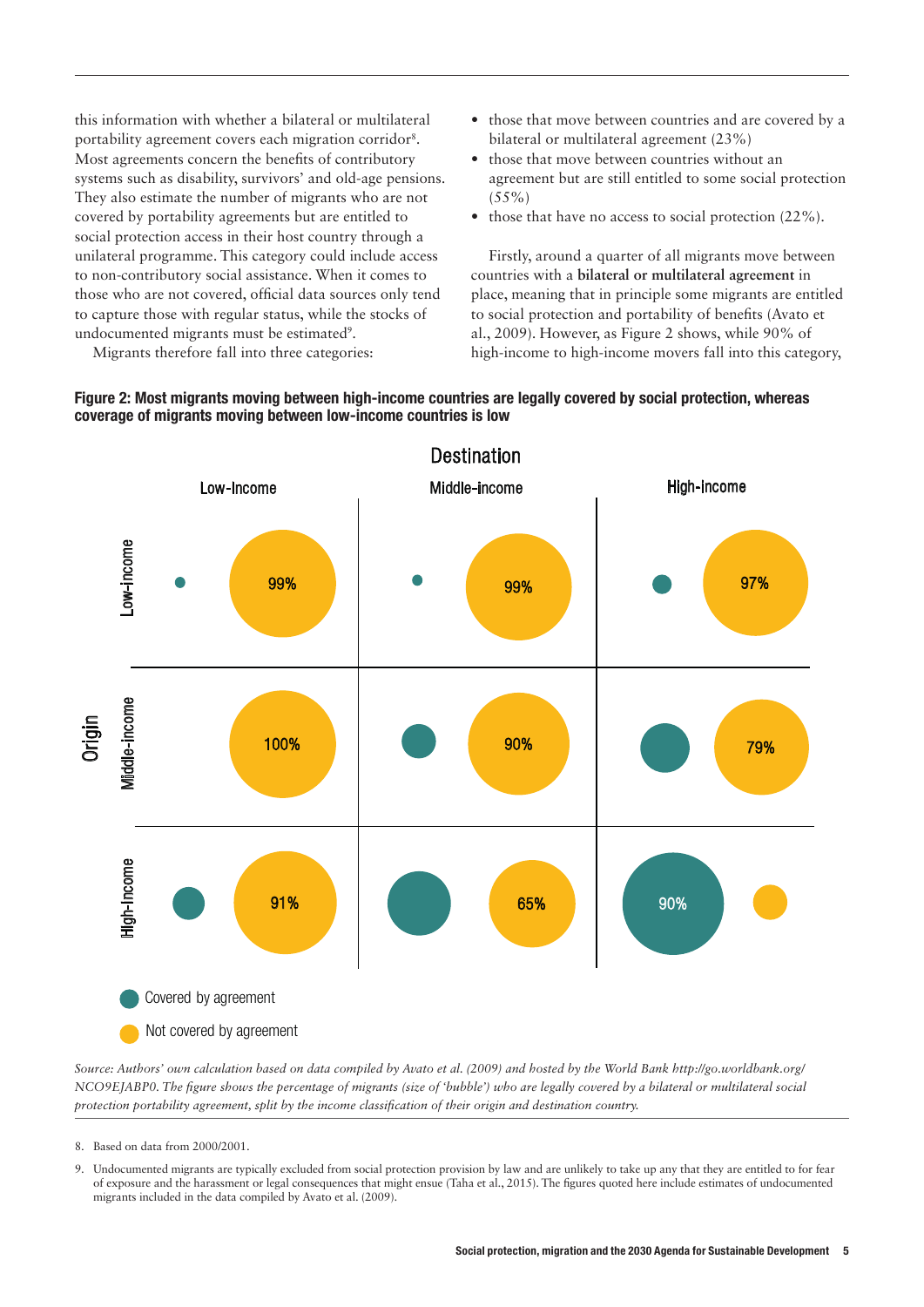less than 1% of migrants moving between low-income countries are legally covered. Overall, around 17% of those migrating from low- or middle-income countries to high-income countries are covered by a bilateral or multilateral social protection agreement. Some countries have secured bilateral agreements that result in higher coverage of their emigrants, notably Morocco (89% of emigrants), Algeria (87%) and Turkey (65%); however this is only for documented migrants, as we explore further in the next section. This is compared to a coverage rate of 0.5% among Mexico's 1.1 million emigrants, who migrate largely to the United States.

Secondly, in the absence of formal agreements, migrants **may still be entitled to some form of social protection in their host country**, although these benefits are unlikely to be portable. In fact, most migrants fall into this category (55% globally). While this situation is better than having no access at all, it is still precarious. Some within this category migrate to high-income countries where they are generally entitled to a full range of social protection, even if the benefits are not portable. The majority within this category, however, are migrating between low- and lowermiddle-income countries where national social protection systems are generally weak.<sup>10</sup>

Finally, the most vulnerable group are arguably the remaining 22% of migrants who **are neither legally covered by a bilateral/multilateral agreement nor entitled to social protection by host-country law**. As Holzmann et al. (2015) have noted, these migrants may have access to some short-term provisions but are denied long-term or equal access as citizens. Almost all these migrants originate in the global South and the majority move to another low- or middle-income country. However, a large share (around 42%) of those moving with no access to social protection are moving to high-income countries and this category includes large numbers of undocumented migrants.

#### 3 Why are migrants not covered by social protection?

A range of factors affect legal and effective social protection coverage of labour migrants including noneligibility, barriers to take-up and portability constraints. Further, these factors often interact with others including gaps between policy design and implementation, practical barriers to participation, and political sensitivity.

#### 3.1 Eligibility

Labour migrants can be ineligible for social protection in two ways. First they may lose eligibility for social protection in their home country if they work in another country. Second, they can be legally ineligible for social protection in host countries. Although many countries have committed to equality of treatment between nationals and migrants<sup>11</sup>, this is not always followed in practice<sup>12</sup>. Some countries limit access by residency and/or nationality requirements (Hirose et al., 2011). For example, many countries in the Gulf only provide pensions to nationals and have no provisions for migrant workers (Avato et al., 2009). In addition, this can affect internal migrants. For instance, rural-urban migrants in China are ineligible for China's biggest social assistance programme – the Minimum Living Standards Guarantee Programme – and must meet stringent requirements to access social insurance programmes (Hopkins et al., 2016).

Some eligibility requirements mean access to social protection is cut off for certain groups of migrant workers, such as the self-employed or those earning too little (Taha et al., 2015; ISSA, 2014). For example, while Canada's SAWP gives labour migrants the same social protection status as other groups, in practice it is difficult for seasonal migrant workers to meet eligibility requirements for unemployment benefits<sup>13</sup> (Holzmann and Pouget, 2010 in Taha et al., 2015). Immigration status and formality of employment also affects access: for example, the European Convention on the Legal Status of Migrant Workers excludes irregular migrants from its scope (Council of Europe, 2004)<sup>14</sup>. Further, informal economy employers are unlikely to extend social protection to their workers (van Ginneken, 2013). Many migrants are both undocumented and work in the informal economy, which can compound their weak legal and social position in a host country.

Migrants can also be excluded due to political sensitivities. In host countries, negative public attitudes tend to highlight concerns about migration increasing job competition, placing downward pressure on wages, and adding pressure on public services (ISSA 2014; Ford and Heath, 2014; Ford and Lowles, 2016). This

- 10. A more recent study by van Panhuys et al. (2017) found considerable regional variation in whether countries had laws in place granting equality of treatment to non-nationals for contributory social security and healthcare. It finds that Latin America had the highest proportion of countries granting equal legal treatment to non-nationals, although this may not reflect effective coverage.
- 11. A recent ILO study shows that of 120 countries, more than 70 have made provisions in the law granting equality of treatment between national and nonnationals with regards to contributory social security (Van Panhuys et al., 2017).
- 12. Countries make distinctions, for example, between the rights of migrants with permanent, temporary or irregular residence status. Further distinctions and restrictions of rights based on the migrant's specific citizenship and purpose of residence (e.g. work vs. family reunion) are common (Ruhs, 2009).
- 13. To be eligible, workers must show their employer paid employment insurance either for 600 insurable hours in the past 52 weeks or since their last claim, whichever is less. This excludes many seasonal workers, as they only work for part of the year (Holzmann and Pouget, 2010).
- 14. One common exception to this is emergency healthcare; in many European countries hospitals are obliged to treat individuals for free even if they are undocumented. Some countries, such as Bulgaria, provide social benefits to irregular migrants as for natives (though this tends to be the exception rather than the rule), while others do not explicitly link benefits access to regularity of employment (Council of Europe, 2004).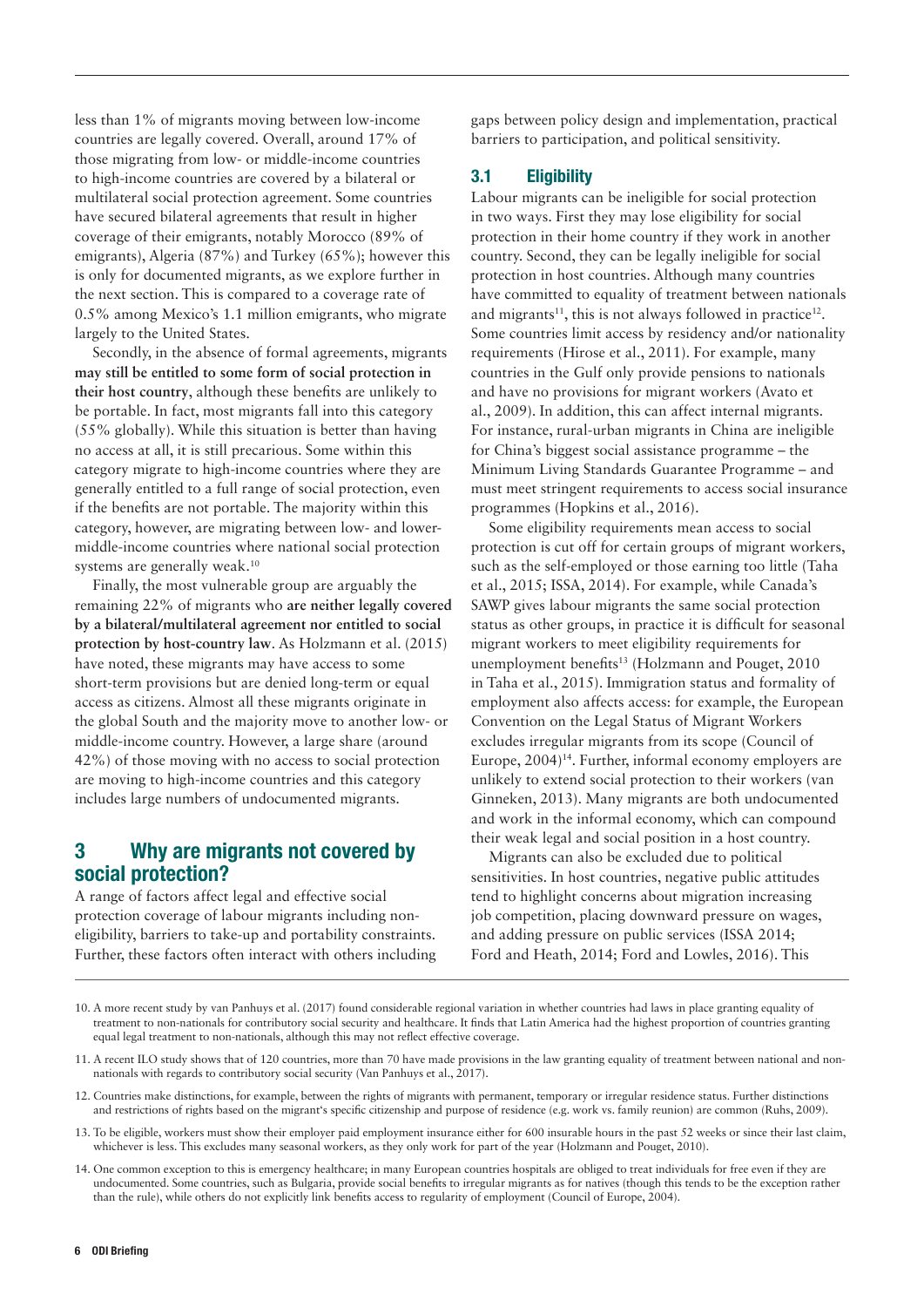is linked to perceptions that migrant workers 'take advantage' of a country's welfare system, even though the empirical evidence shows that this is mostly not the case (Organisation for Economic Co-operation and Development (OECD), 2013).. For example, 37% of European citizens support migrants receiving benefits and services only after they have acquired citizenship of a host country (Dustmann and Frattini, 2013).. This climate can be a constraint in extending social protection to migrant workers, through a lack of political commitment from the host government.

#### 3.2 Legislation implementation and enforcement

Even when there are social protection arrangements in place for labour migrants, the implementation and enforcement of these can be ineffective (van Ginneken, 2013 in Taha et al., 2015; Box 2). There is evidence that some national and multilateral social protection instruments for migrants are not properly enforced. For example, implementation of relevant Indonesian legislation is weak due to lack of coordination between central and regional government. The CARICOM agreement has been applied infrequently, which is thought to be due to design inconsistencies and lack of public awareness (International Organization for Migration (IOM), 2010; Pasadilla and Abella, 2012; Fortaleza, 2010 in Holzmann and Pouget, 2010).

Administering social protection to migrants can be difficult. For example, if benefits are means-tested, it may be necessary to obtain information on the financial situation of the migrant worker's family abroad to assess eligibility. This can be costly or even impossible to secure (ISSA, 2014). Further, documentation to process claims can require knowledge of another country's system (ibid.), and officials in countries of origins must be aware of the detail of agreements (Holzmann, 2016)<sup>15</sup>.

Finally, employers of migrant workers do not always enforce relevant arrangements, knowingly or otherwise. For example, while documented Moroccan migrant workers can accrue portable social protection and retirement benefits in Spain, there is evidence that many of their employers do not provide migrants with relevant documentation for this (Arango and Martin, 2005 in Taha et al., 2015).

#### 3.3 Barriers to take-up

Even if programmes are accessible and implemented effectively, knowledge gaps, language and financial barriers, time constraints and lack of documentation can affect migrant take-up (see Box 3 for a case study). Furthermore, time and travel costs associated with the application process may prove a deterrent. For example,

#### Box 2: Fragmented enforcement of legislation in Southern Africa

Regional efforts to harmonise cross-border social protection, while encouraging, can have a limited impact due to institutional and political factors. The 2014 Southern African Development Community (SADC) Protocol on Employment and Labour contains provisions on the coordination of social security schemes and portability of benefits, however it has not yet been ratified by member states. The effects of an earlier non-binding Code on Social Security are also limited and social protection systems across SADC remain highly fragmented and tend to exclude migrants (Olivier, 2009; Millard, 2008). The SADC's institutional weakness and limited resources, as well as the absence of an accompanying policy framework on regional movement of labour, limit its enforcement capability (Dodson and Crush, 2015; Olivier, 2009). Therefore, migrant social protection continues to be decided at the national level in SADC, which can be problematic (Dodson and Crush, 2015).

For example, South Africa, a primary destination for SADC migrants, largely excludes migrant workers from its national social protection system (Fish, 2013; Millard, 2008; Mpedi and Nyenti 2013). Its bilateral agreements with other SADC states do not usually include social protection and where they do, for example with Mozambique, relevant mechanisms can be poorly enforced and employers' compliance low (Mpedi and Nyenti, 2013; Olivier, 2009). This has been linked to negative anti-immigrant attitudes; 90% of respondents in a 2010 national survey felt there were too many foreigners in South Africa (Crush et al., 2013 in Dodson and Crush, 2015).

one study found that Mexican and Jamaican workers had difficulty accessing available health benefits in Canada due to lack of information on available services, language barriers, and long working hours limiting their access (McLaughlin, 2009 in Holzmann and Pouget, 2010).

Social protection can also incur more direct financial costs such as monthly contributions or ad-hoc payments, which can be a barrier for many, particularly those in lowskilled or low-wage labour (Hopkins et al., 2016). This affects labour migrants in the informal economy especially. As their work can involve low and irregular income, their capacity and willingness to contribute to social protection financing programmes can be limited, especially if they do not perceive these to meet their most important needs (Sabates-Wheeler and Waite, 2003).

<sup>15.</sup> The ILO has formalised the exchange and provision of administrative assistance through international labour standards with respect to migrants and social protection, namely the Equality of Treatment (Social Security) Convention, 1962 (No. 118), Maintenance of Social Security Rights Convention, 1982 (No. 157) and the Maintenance of Social Security Rights Recommendation, 1983 (No. 167).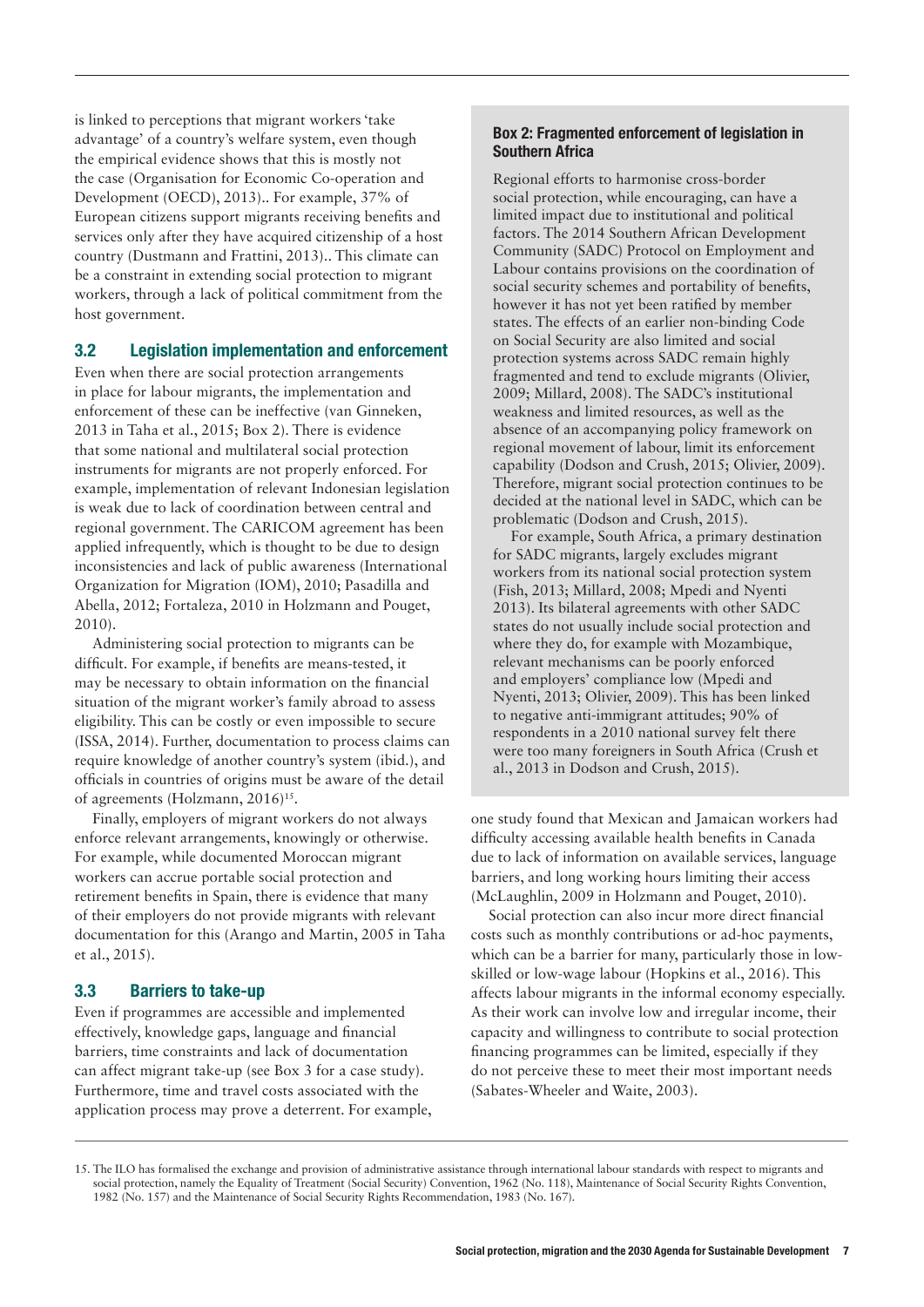#### Box 3: Bureaucratic requirements affecting take up of social protection in India

weaker social networks leads to reluctance amongst<br>migrants to apply. Programme registration requirements can prove an additional barrier to take-up. Such requirements may unintentionally make it harder for migrants to participate. This is the case in India where, despite legal access to the Public Distribution System (PDS), which offers access to subsidised food to poor households, internal migrants can be excluded through complicated regulations and administrative requirements (MacAuslan, 2009, 2011). Eligibility for PDS and other Indian social protection programmes is linked to residency and registration status. For example, to access PDS, residency criteria mean migrants must reapply with every move across certain boundaries. Different forms need to be filled out and attested to by government officials, and limited knowledge of local bureaucracies and migrants to apply.

#### 3.4 Portability constraints

As highlighted above, the benefits received from social protection systems can be **portable**, **not portable**, or lie somewhere in between. For instance, some of the world's largest migrant-sending and -receiving countries – Bangladesh, China, Mexico, Russia – have almost no arrangements in place for social protection portability (van Panhuys et al, 2017). Some countries limit the portability of pensions by applying different rates to people from different countries, or by banning pension payments to selected countries. For example, Germany and the UK apply reduction rates to pension payments for nationals of countries with which they have no social security agreement, and the US bans pension payment to selected countries (Holzmann et al., 2005). The most common issues are summarised in Figure 3.

#### Figure 3: The most common portability constraints The most common issues are:

#### **Totalisation**

Migrants who contribute to systems in different countries in different years may not have these contributions added together. They may therefore not be entitled to a full pension.

Where a migrant worker is legally able to contribute to the intervention of the intervention of the intervention

#### Limited Exportability

Some countries limit the portability of pensions: by applying different rates to people from different countries, or by banning pension payments to selected countries.

#### Partial Portability

Some benefits aren't covered under portability clauses; including healthcare entitlements and many tax-funded benefits (such as maternity allowances). This particularly affects retired migrant workers.



#### Transfer cost

Entitlements are usually paid through international money transfers, which are subject to fees and exchange rate fluctuations. These costs can be high in countries with less developed financial systems

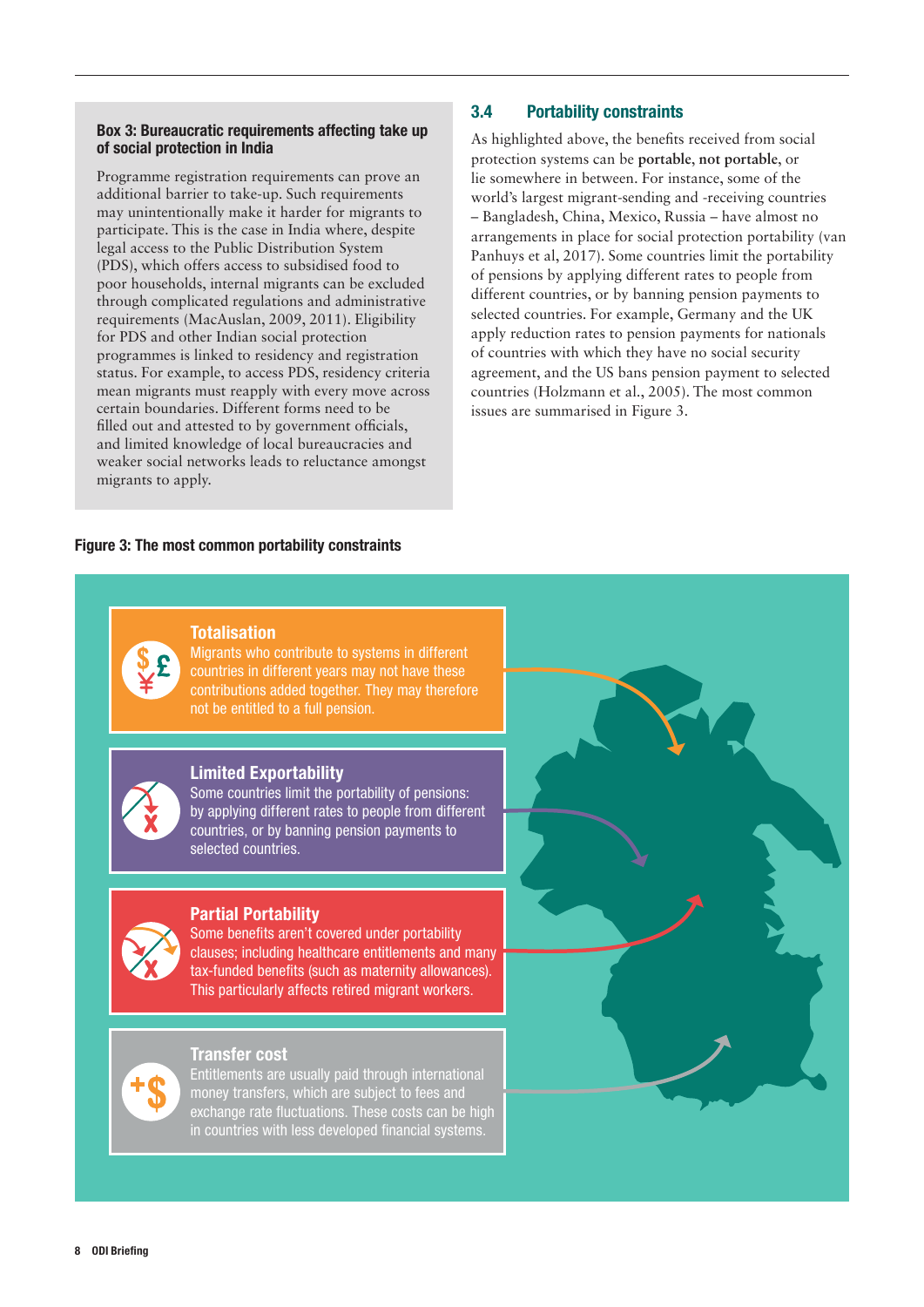#### 4 Relevance to the 2030 Agenda

The 2030 Agenda advocates safe and orderly migration and the expansion of legal and effective social protection coverage, though it does not explicitly link the two. However, we argue that migration affects the implementation of the three main Targets on social protection (see Table 1), as well as several other Targets and Goals, and that these cannot be met effectively if these links are not considered.

**Target 1.3** calls for the implementation of nationally appropriate social systems, measures, including floors, and for social protection systems to achieve 'substantial coverage of poor and vulnerable groups'. Labour migrants are often a vulnerable sub-group, particularly those with irregular status or those in informal employment. In some circumstances, migrants are more likely to have physical (Tulloch et al., 2016) and mental health issues (Sabates-Wheeler and Waites, 2007). Migrants can also face discrimination in access to labour markets and housing (Lucci et al., 2016), as well as stigma or harassment. Therefore migrant workers may have a particularly salient need for social protection. Those working in dangerous working environments have a greater risk of work-related accidents or ill health and hence require sickness, disability or work-injury benefits. Often being in irregular and badly paid employment can mean migrants have a strong need for unemployment benefits. Furthermore, working in a new and foreign environment, often without family support and with weak social networks, migrants can lack information as well as informal support (ISSA, 2014). Failing to include labour migrants in conceptualising and implementing Target 1.3 will negatively affect the Target's outcome as it will exclude one specific poor and vulnerable group; this undermines the general principle in the 2030 Agenda of 'leaving no-one behind'.

One particularly vulnerable sub-group of labour migrants is that of domestic workers (see this series' gender briefing for a detailed discussion (O'Neil et al., 2016)). As this group often lacks regularised status or access to social insurance through their employer, it is likely to have low effective social protection coverage – though data on this is lacking. This directly impacts **Target 5.4**, which calls for the recognition of domestic work through public services, infrastructure and social protection policies.

Many labour migrants can lose access to social protection when they move to another country or back home. This could reduce return migration and/or decrease payments of social security, as the incentives to stay in the host country and to move into the informal economy and/ or into an irregular migration status may be higher. This would make it harder to monitor migration flows and implement evidence-based policy, negatively impacting **Target 10.7** on 'safe and orderly migration'. The Addis Ababa Action Agenda also emphasises that access to and

portability of earned benefits is part of ensuring safe, orderly and regular migration (UN DESA, 2015).

If limited portability disincentivises return migration, this could deprive origin countries – many of them developing countries – of the beneficial development effects of migration. Migration can be an important contribution to economic development in origin countries, for instance through remittances, investment and knowledge exchange (see Clemens, 2011), so this could also impact the success of other SDGs, for instance **Goal 8** on sustainable and inclusive economic growth.

Labour migrants can contribute to the achievement of **Target 1.a**, which calls for 'significant mobilization of resources' […] to implement programmes and policies to end poverty', including social protection. Besides their direct social security contributions, labour migrants generate additional resources for governments to deliver social protection programmes, for instance through personal income tax and indirect taxes such as consumption taxes. Research has shown that migrants often make net fiscal contributions to host countries (Dustmann and Frattini, 2013), paying more in taxes and social insurance contributions than they take out in benefits. Likewise, a study by OECD (2013) showed that the majority of OECD countries drew a positive balance from migration in their social security systems.

However, high levels of mobility by migrant workers can make their contributions less predictable. Significant labour-market informality in many low-income economies acts as a constraint to increases in tax revenue through social security contributions. Initiatives either to formalise such sectors or to include informal-sector workers (including migrants, who are heavily represented in this group) in contributory social protection can expand the tax base (Bastagli and Hagen-Zanker, 2014). The potential resources to be gained from this are high: the United States Social Security Administration, for example, has acknowledged that mostly non-reimbursable contributions by undocumented workers represented a US\$12 billion annual net gain to the US accounts in 2010 (Goss et al., 2013)16.

At the same time, if migrants are eligible for and receive tax-funded benefits, this could lead to increased costs for host countries. If needed, additional resources can be mobilised by designing programmes that share the costs of delivering social protection to migrants. For example, social insurance programmes tend to involve contributions from workers, employers and the host state. A greater number of contributors also leads to better risk pooling and financial sustainability of the system. Country-oforigin governments can be involved, for example through Migrant Welfare Funds, which are funded through contributions by employers, recruitment agencies and/or labour migrants (see Box 1).

<sup>16.</sup> Furthermore, expansion of social security coverage is argued to be an effective tool to reduce exploitation and abuse of workers through the formalisation of working practices (ISSA, 2014).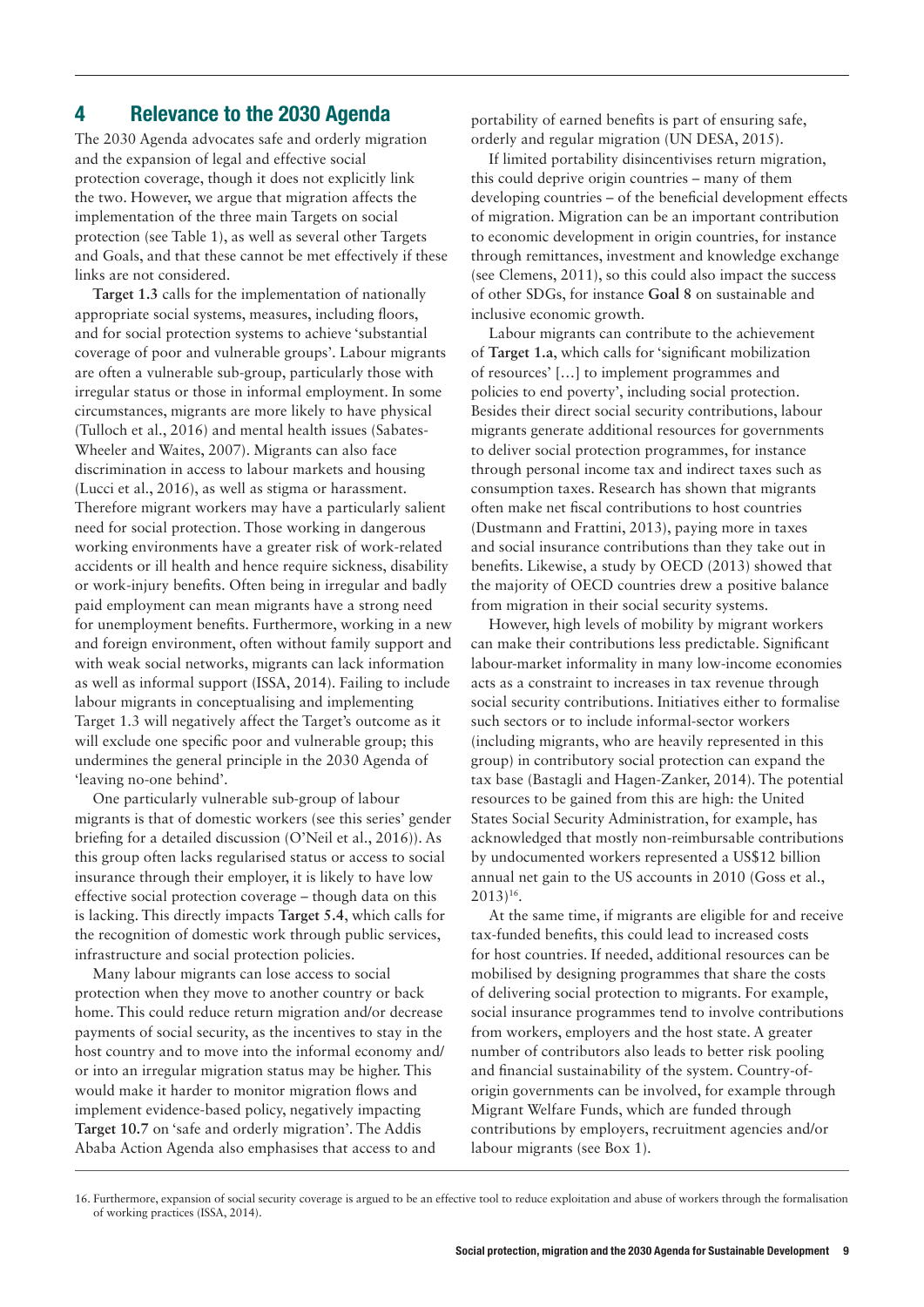#### Table 1: The main interrelationships between social protection, migration and the 2030 Agenda

| <b>Relevant SDG Target</b>                                                                                                                                                                                                                                                                                            | <b>Migration challenge</b>                                                                                                                                                                                                                                                                                                                                                                                        |
|-----------------------------------------------------------------------------------------------------------------------------------------------------------------------------------------------------------------------------------------------------------------------------------------------------------------------|-------------------------------------------------------------------------------------------------------------------------------------------------------------------------------------------------------------------------------------------------------------------------------------------------------------------------------------------------------------------------------------------------------------------|
| Goal 1: No poverty                                                                                                                                                                                                                                                                                                    |                                                                                                                                                                                                                                                                                                                                                                                                                   |
| 1.3 Implement nationally appropriate social protection systems and measures<br>for all, including floors, and by 2030 achieve substantial coverage of the poor<br>and the vulnerable.                                                                                                                                 | Labour migrants can be a particularly poor and vulnerable group, especially in<br>terms of work and health-related risks, but often lack eligibility for legal social<br>protection and/or are not effectively covered.                                                                                                                                                                                           |
|                                                                                                                                                                                                                                                                                                                       | Where migrants are legally covered by a social protection mechanism, benefits<br>are often non-portable, further reducing coverage amongst a group that is highly<br>mobile.                                                                                                                                                                                                                                      |
| 1.a Ensure significant mobilization of resources from a variety of sources,<br>including through enhanced development cooperation, in order to provide<br>adequate and predictable means for developing countries, in particular least<br>developed countries, to implement programmes and policies to end poverty in | Labour migrants present an opportunity to increase the tax base, and a greater<br>number of contributors to social insurance-type schemes leads to better risk<br>pooling and financial sustainability.                                                                                                                                                                                                           |
| all its dimensions.                                                                                                                                                                                                                                                                                                   | However, high immigration can at first lead to increased costs for host countries<br>if immigrants are eligible for tax-funded benefits and take-up is high. Due to<br>political sensitivities around migration, with many countries (especially low-<br>income countries) already having limited resources for social protection, it can<br>be difficult to justify expansion of eligibility to labour migrants. |
| <b>Goal 10: Reduced inequalities</b>                                                                                                                                                                                                                                                                                  |                                                                                                                                                                                                                                                                                                                                                                                                                   |
| 10.4 Adopt policies, especially fiscal, wage and social protection policies, and<br>progressively achieve greater equality                                                                                                                                                                                            | Social protection policies often do not guarantee equal access to social<br>protection, particularly for 'non-natives', which means that labour migrants<br>have lower eligibility for, and, where eligible, lower take-up of social protection.<br>If vulnerable groups (such as labour migrants) are unable to participate in social<br>protection, inequalities widen.                                         |
|                                                                                                                                                                                                                                                                                                                       | The design of social protection policy can fail to account for mobility of<br>beneficiaries, with portability being a key constraint for labour migrants in<br>accessing benefits they have contributed towards.                                                                                                                                                                                                  |

Finally **Target 10.4** calls for social protection to 'progressively achieve greater equality'. On the one hand, social protection has been shown to tackle income inequality and unequal access to basic services (UN ESCAP, 2015). For example, one study found that cash transfers alone reduced the Gini coefficient (a measure of inequality) in six Latin-American countries by 1%-9% (Lustig et al., 2013). On the other hand, as discussed in Section 3, social protection policies do not guarantee equal access, with 'non-natives' having lower eligibility and lower take-up when eligible. This implies that if vulnerable groups (including labour migrants) are excluded from social protection coverage, inequality remains the same or widens.

Policy design can widen this inequality, in particular with regards to portability. As shown in Section 3, some labour migrants may acquire entitlement to social protection by fulfilling their host country's national requirements, only to have these reduced or barred if they move back to their origin or another country. As a result, these migrants subsequently experience unequal access to social protection in both origin and host countries.

#### 5 Conclusions and policy recommendations

The 2030 Agenda highlights the importance of social protection in reducing poverty and inequalities. It sets out specific targets for improving coverage amongst vulnerable groups and for mobilising funds to implement social protection programmes. International labour migrants are a vulnerable group, yet they often lack access to social protection, particularly those coming from low-income countries, those with irregular migration status and/or those working in the informal economy.

Improving social protection for labour migrants goes hand in hand with better management of labour migration. Providing legal channels to migrants and including them in national social protection systems expands the base of potential contributors. At the same time, increasing social protection coverage is tightly linked with bringing migrant workers into the formal economy (ISSA, 2014) and, as such, also increases the ability of states to manage migration. Increased formalisation of workers also leads to higher tax contributions and a more productive workforce (ibid). Finally, guaranteeing portability of benefits removes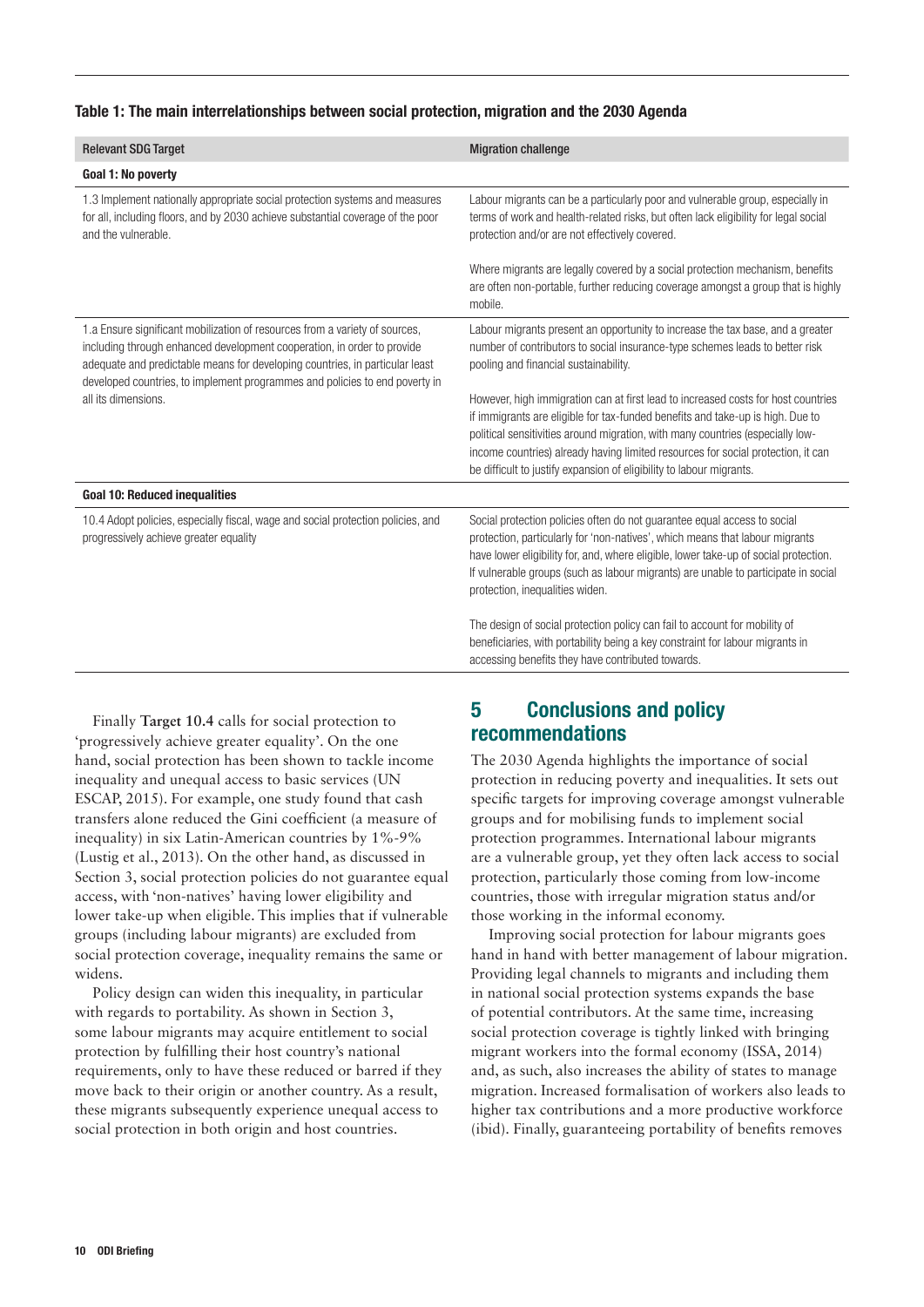some of the constraints to the mobility of labour so migration flows can be more closely matched to the supply and demand for labour. Effective coverage and portability are also important to ensure wellbeing and prevent vulnerability through the whole of a migrant's life.

The recommendations below set out key actions for national governments, international institutions and civil-society organisations to improve social protection for international labour migrants. Ultimately, increasing their participation in social protection is not only important to protect migrants, but also plays an important role in maximising the potential benefits of labour migration for migrants, origin and host countries.

#### Conclusion 1: Legal and effective social protection coverage is important for labour migrants, but is very patchy outside high-income countries.

Most labour migrants moving to high-income countries are covered by a social protection agreement or provision giving some degree of access and portability. However, the proportion of those moving between low-income countries that are legally covered is less than 1%. These countries tend to have under-developed national social protection systems that also leave large shares of their native population uncovered. Furthermore, low legal coverage is especially prevalent among undocumented migrants and those working in the informal economy.

#### **Recommendation: increase eligibility through new agreements and make it more feasible for migrants to participants in social protection.**

- **•** Host countries can increase labour migrants' eligibility for social protection by building on existing measures and by concluding new agreements. Particular attention must be paid to improving legal coverage of migrants from low- and middle-income countries.
- **•** Migrants in the informal economy are often in irregular work and unable to make regular social protection contributions. These factors need to be taken into account when designing the scope of benefits, financing mechanisms and administrative procedures for informal workers. In addition, governments, organisations and employers can provide effective informal protection for informal workers, for example by holding preventive health-education workshops or empowering informal worker alliances in certain industries (Lund, 2009).
- **•** Where labour migrants are not legally or effectively covered through other measures, country-of-origin governments should consider migrant welfare funds for emigrants. These funds provide basic protection through contributions from employers, recruitment agencies and migrants. They can be a good bridging measure, when integration into social protection systems in the host country is not yet feasible.

#### Relevant SDG Targets

1.3: Implement nationally appropriate social protection systems and measures for all, including floors, and by 2030 achieve substantial coverage of the poor and the vulnerable.

1.a: Ensure significant mobilisation of resources from a variety of sources, including through enhanced development cooperation, in order to provide adequate and predictable means for developing countries, in particular least developed countries, to implement programmes and policies to end poverty in all its dimensions.

10.4: Adopt policies, especially fiscal, wage and social protection policies, and progressively achieve greater equality.

5.4: Recognise and value unpaid care and domestic work through the provision of public services, infrastructure and social protection policies and the promotion of shared responsibility within the household and the family as nationally appropriate.

#### Conclusion 2: Some migrants are legally covered by social protection in the host country, but lose these benefits when they move again.

Even if a labour migrant is legally eligible to contribute to and receive benefits from their host country's social insurance system, their entitlements may not be transferrable when they move back home or to another country. This increases the migrant's vulnerability and reduces their incentives to contribute to social insurance systems. Some benefits that are in principle portable, such as pensions, carry limitations such as high transfer fees or not being transferable to certain countries.

#### **Recommendation: extend and improve social protection portability for migrants.**

- **•** Continue to negotiate bilateral and multilateral social security agreements along key migration corridors and within regional groupings of states, extending portability practices of pensions and other benefits to more countries. Focus on extending these to include low-income countries. Timely ratification of these agreements between states should also be encouraged to ensure they are operational as soon as possible.
- **•** Lift any restrictions on existing portability arrangements by origin countries. This includes enabling the transfer of benefits to all countries and ending the practice of applying reduction rates to entitlement transfers to certain countries.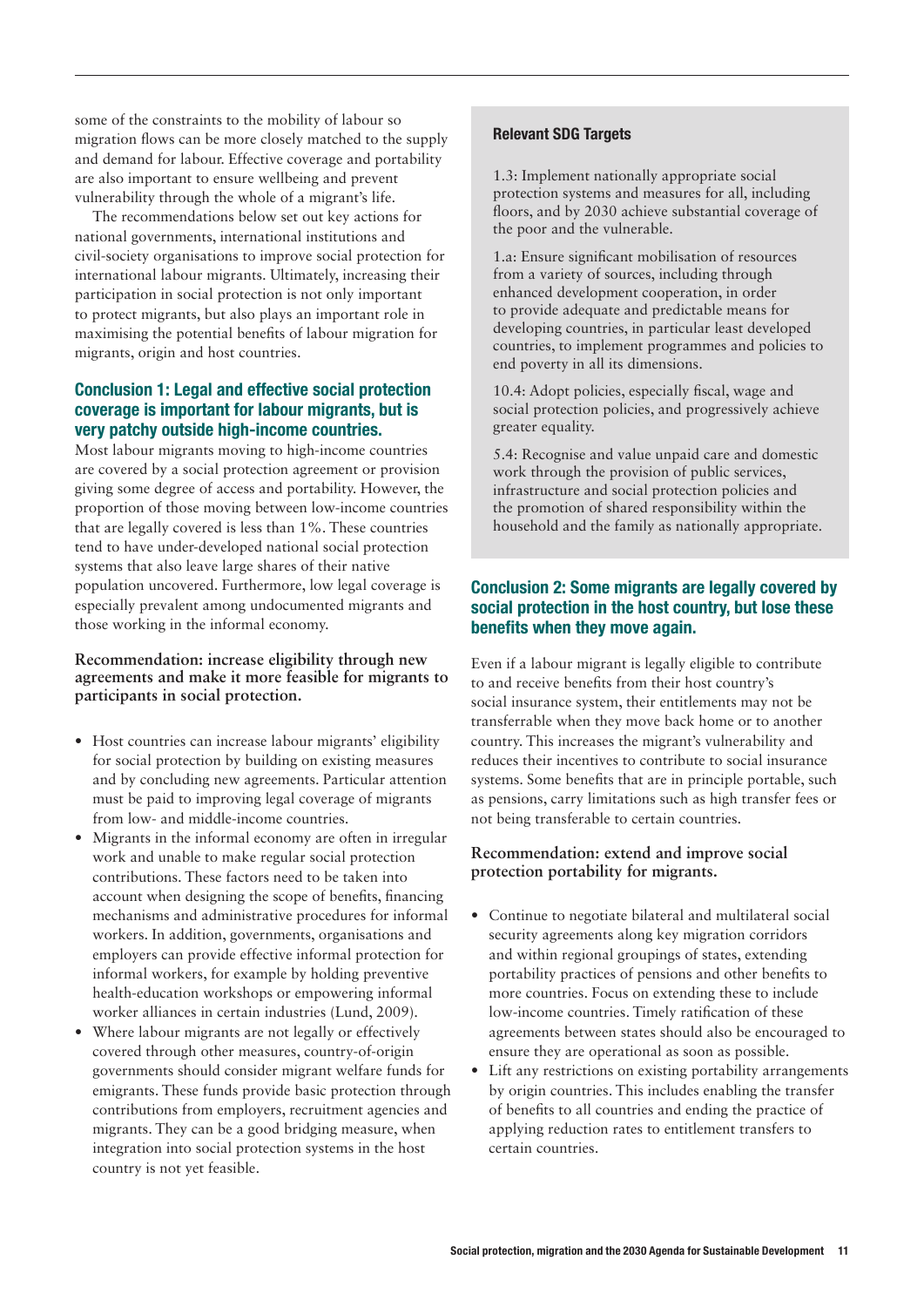**•** Decrease the financial burden of transferring social protection benefits to countries of origin. Countries can do this by introducing fixed transfer fees for certain entitlements to keep these low, requiring transfer operators to disclose fees, tax charges and exchange rates to increase transparency, and/or ending any exclusivity arrangements with banks or agents to encourage operator competition (Watkins and Quattri, 2014).

#### Relevant SDG Targets

10.4: Adopt policies, especially fiscal, wage and social protection policies, and progressively achieve greater equality.

10.7: Facilitate orderly, safe and responsible migration, implement planned and well-managed migration policies.

10.c: Reduce transaction costs of migrant remittances.

#### Conclusion 3: The implementation and enforcement of social protection arrangements for migrants can be ineffective.

Even with bilateral social protection portability agreements in place, many migrants continue to be left without effective coverage as the implementation and enforcement of these can be inadequate. The administration and financing of well-intentioned portability agreements can be beyond the capacity of under-funded national social protection departments. Further, take-up can be low amongst labour migrants due to burdensome and confusing documentation requirements, language barriers, and financial or time constraints.

#### **Recommendation: strengthen the capacities of national bodies to design and enforce social protection arrangements better.**

**•** Make portability agreements legally binding, ensuring regional and bilateral portability efforts are enacted at the national level. Increase the enforcement capabilities of national social security administrations and other relevant bodies to implement and enforce these agreements. For example, where possible ensure that monitoring mechanisms for social protection arrangements include both national agencies and nongovernmental organisations, to give a fuller picture of compliance.

- **•** Introduce compliance procedures for employers and appropriate oversight mechanisms. For example, governments can introduce mandatory social protection provisions in work contracts which set out entitlements in detail. They can also improve protection of labour migrants against legal reprisals from employers by ensuring that effective and timely complaint, appeal and redress mechanisms are available to migrant workers free of charge. Such mechanisms should also be available in languages spoken by migrants and through channels accessible to them.
- **•** Encourage social protection take-up by labour migrants. Tools for doing this include information campaigns that raise awareness on existing rights and entitlements (in different languages), greater efficiency and clarity in administrative procedures (including through better trained staff), and establishing more flexible rules and procedures to incentivise joining (ILO, 2014). Adopt a more migrant-centric approach by including migrants and migration organisations in the design process (Ratel et al., 2013).
- **•** There is very little data on coverage of labour migrants, which exacerbates the ineffectiveness of social protection arrangements in place. This is partly because irregular migrants are usually missing from official population statistics, but also because even regular migrants are not always clearly identified in either data or legislation. Countries should work towards collecting data to help estimate effective, or de facto, social protection coverage of labour migrants. National data on social protection programmes should disaggregate by citizenship and residence status (a strong proxy for migrant status), so as to manage the financial implications of benefits becoming portable.

#### Relevant SDG Targets

1.3: Implement nationally appropriate social protection systems and measures for all, including floors, and by 2030 achieve substantial coverage of the poor and the vulnerable.

16.6: Develop effective, accountable and transparent institutions at all levels.

17.18: By 2020, enhance capacity-building support to developing countries, including for least developed countries and small island developing States, to increase significantly the availability of high-quality, timely and reliable data disaggregated by income, gender, age, race, ethnicity, migratory status, disability, geographic location and other characteristics relevant in national contexts.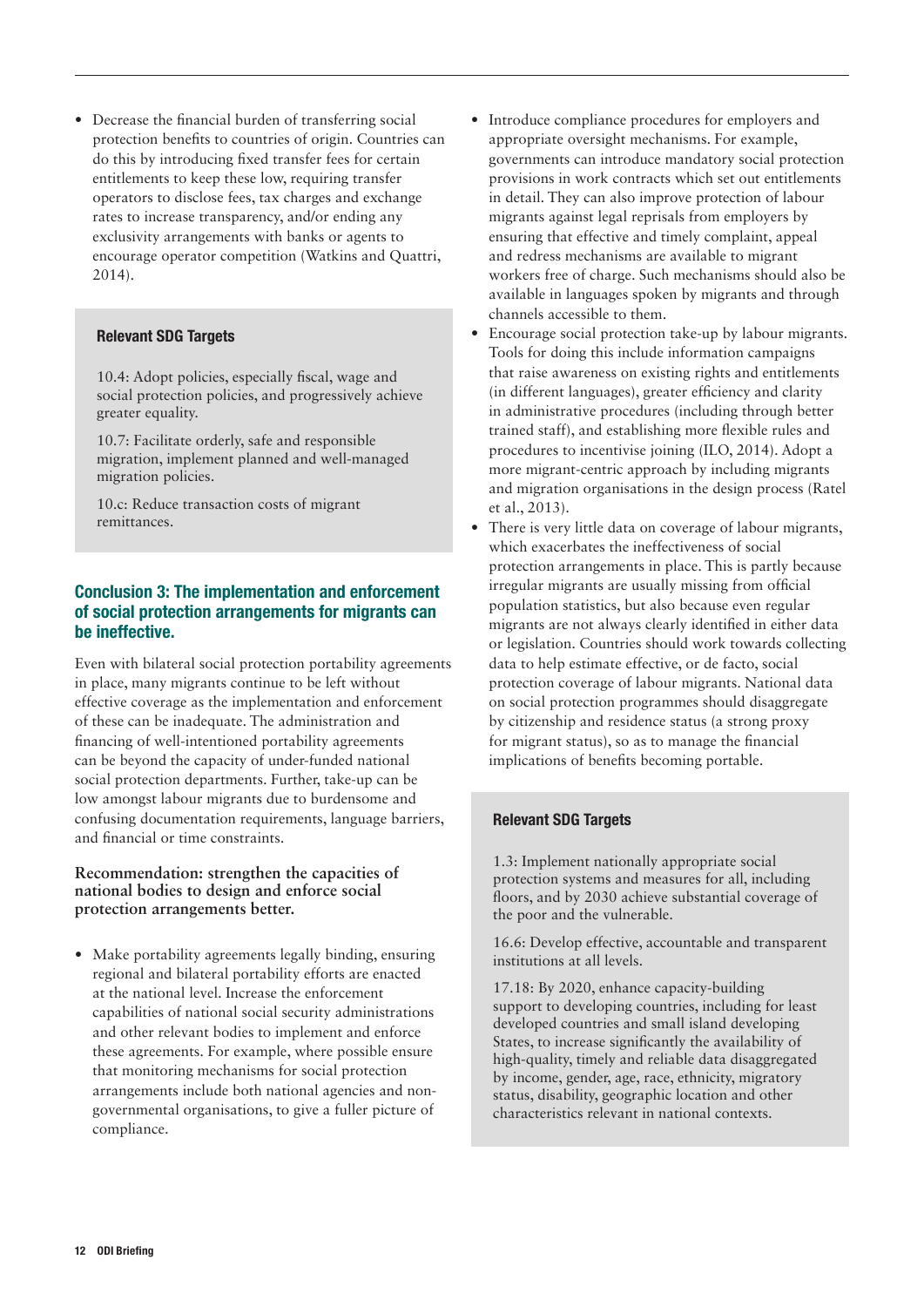#### Conclusion 4: Expanding legal social protection coverage can be politically and financially challenging.

All too often, migrants are perceived as taking advantage of national welfare systems (Ford and Heath, 2014), which makes the expansion of legal coverage to migrants politically challenging. The expansion of a social protection system does carry a cost, especially where benefits are funded from general taxation, yet labour migrants have the potential to be a financial and economic asset for host countries. Indeed, host countries often draw a positive fiscal balance from labour migration, depending on demographic characteristics of migrants and status of national labour markets (OECD, 2013).

#### **Recommendation: recognise the economic and fiscal contributions of migrants and use these to expand social protection eligibility.**

- **•** To fund improved legal social protection coverage, the Addis Ababa Action Agenda (UN DESA, 2015) proposes that governments broaden and diversify the tax base. By allowing migrants to work formally and to contribute towards national social insurance systems, destination countries can grow their tax base and spread risk across a larger pool.
- **•** Strengthen the political will to increase social protection eligibility for migrants, particularly in key destination countries. Policy-makers should be encouraged to use reliable, empirical evidence on the economic and fiscal contribution of migrants to host countries (Dustmann and Frattini, 2013; OECD, 2013) and the consequences of (not) granting migrants access to national social protection systems in order to help them make decisions in a polarised political context.
- **•** Make efforts to shift public attitudes towards favouring migrant access to national social protection systems, by targeting specific groups with information about the economic and fiscal benefits of migration (Dempster and Hargrave, 2017).
- **•** Governments need to cooperate to facilitate payments into and out of migrant welfare funds (for example, overseas workers funds) based in a migrant's origin country. Facilitation measures could include lowering transfer fees on remittances into social protection funds and host countries allowing administration offices for such funds to operate there.

#### Relevant SDG Targets

1.3: Implement nationally appropriate social protection systems and measures for all, including floors, and by 2030 achieve substantial coverage of the poor and the vulnerable.

1.a: Ensure significant mobilisation of resources from a variety of sources, including through enhanced development cooperation, in order to provide adequate and predictable means for developing countries, in particular least developed countries, to implement programmes and policies to end poverty in all its dimensions.

10.4: Adopt policies, especially fiscal, wage and social protection policies, and progressively achieve greater equality.

16.6: Develop effective, accountable and transparent institutions at all levels.

17.18: By 2020, enhance capacity-building support to developing countries, including for least developed countries and small island developing States, to increase significantly the availability of high-quality, timely and reliable data disaggregated by income, gender, age, race, ethnicity, migratory status, disability, geographic location and other characteristics relevant in national contexts.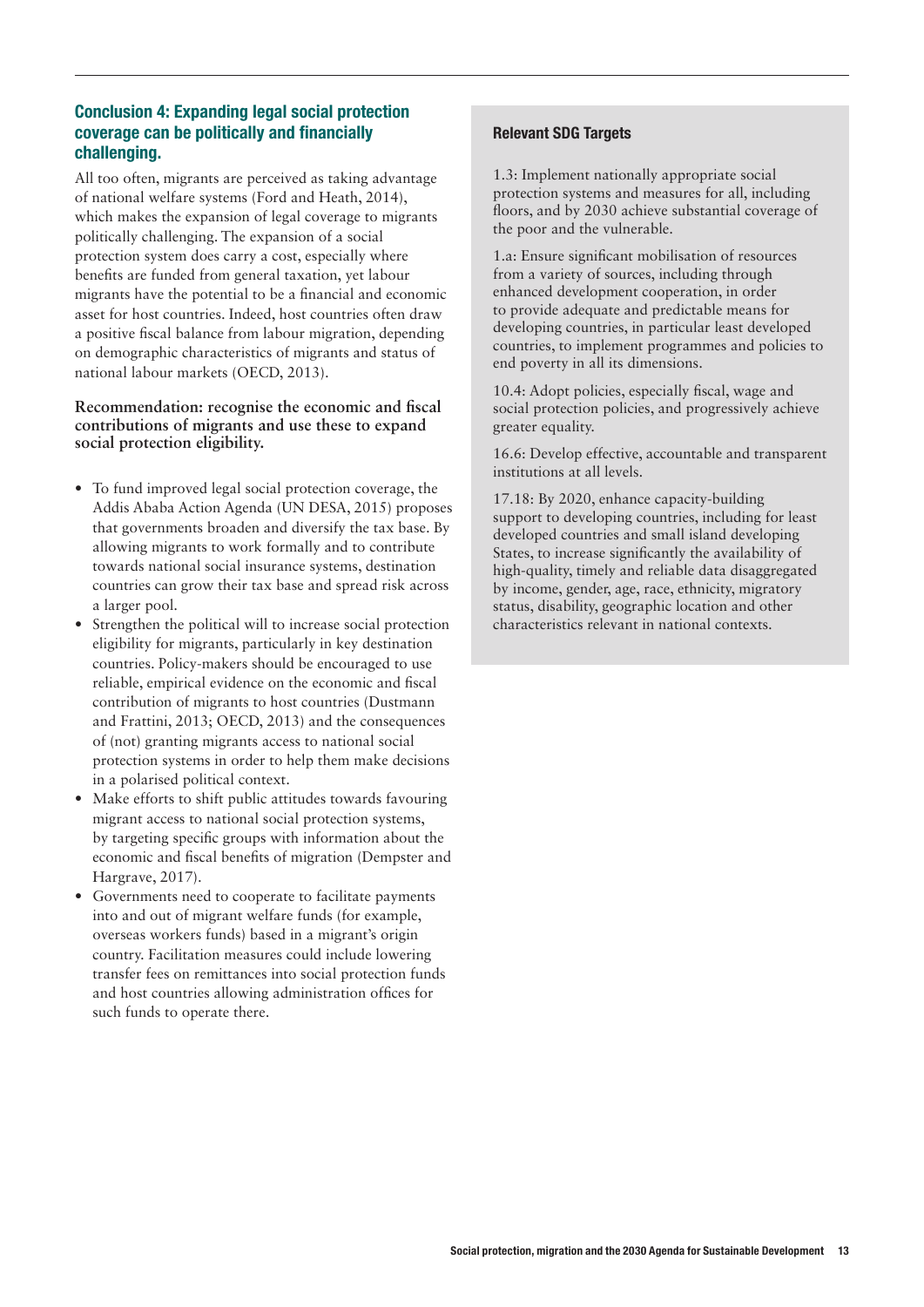## References

- Arango, J. and Martin, P. (2005) 'Best practices to manage migration: Morocco-Spain', *International Migration Review* 39(1).
- Ashcroft, A. (2013) *Small Island: Public Opinion And The Politics of Immigration*. London: Lord Ashcroft KCMG PC.
- Avato, J., Koettl, J. and Sabates-Wheeler, R. (2009) *Definitions, Good Practices, And Global Estimates On The Status Of Social Protection For International Migrants*. Social Protection discussion paper; no. SP 0909. Washington DC: World Bank.
- Babajanian, B., Hagen-Zanker, J. and Holmes, R. (2014). 'How do social protection and labour programmes contribute to social inclusion?' Evidence from Afghanistan, Bangladesh, India and Nepal.
- Bastagli, F. and Hagen-Zanker, J. (2014) *Financing The SDGs. Ending Extreme Poverty: The Role Of Social Protection*. London: ODI (unpublished).
- Bastagli, F., Hagen-Zanker, J., Harman, L., Barca, V., Sturge, G. and Schmidt, T. (2016) *Cash Transfers: What Does The Evidence Say? A Rigorous Review Of Programme Impact And The Role Of Design And Implementation Features*. London: ODI.
- Clemens, M.A. (2011) 'Economics and emigration: trillion dollar bills on the sidewalk?' *The Journal of Economic Perspectives* 22(3): 83-106.
- Council of Europe (2004) Committee of Experts on Standard-Setting Instruments in the Field of Social Security (CS-CO), 6th Meeting, Limassol, 25-26 May 2004, Exploratory Report on the Access to Social Protection for Illegal Labour Migrants, prepared by P. Schoukens and D. Pieters, Doc. CS-CO.
- Dempster and Hargrave (2017) *Understanding Public Attitudes Towards Refugees, Migrants And Migration*. ODI Working Paper 512. London: ODI.
- Dodson, B. and Crush, J. (2015) *Migration Governance And Migrant Rights In The Southern African Development Community (SADC): Attempts At Harmonization In A Disharmonious Region*. United Nations Research Institute for Social Development (UNRISD) Research Paper. UNRISD.
- Dustmann, C. and Frattini, T. (2013) *The Fiscal Effects Of Immigration To The UK*. Centre for Research and Analysis of Migration Department of Economics, University College London (CReAM).
- Fish, J. (2013) 'Rights across borders: policies, protections and practices for migrant domestic workers in South Africa' in D. du Toit (ed.) *Exploited, Undervalued – And Essential: Domestic Workers And The Realisation Of Their Rights*. Pretoria: Pretoria University Law Press.
- Ford, R. and Heath, A. (2014) 'Immigration: a nation divided?' in *British Social Attitudes 31*, National Centre for Social Research (NatCen).
- Fortaleza, A. (2010) 'The portability of pension rights: general principles and the Caribbean case', *Development Policy Review* 28(2): 237-255.
- Ginneken, W. van (2013) 'Social protection for migrant workers: national and international policy challenges', *European Journal of Social Security* 15(2): 209–221.
- Goss, S., Wade, A., Skirvin, P., Morris, M., Bye, K. M. and Huston., D. (2013) *Actuarial Note 151: Effects Of Unauthorized Immigration On The Actuarial Status Of The Social Security Trust Funds*. Social Security Administration Office of the Chief Actuary Baltimore, Maryland.
- Hagen-Zanker, J., McCord, A., Holmes, R., Booker, F., and Molinari, E. (2011) *Systematic Review Of The Impact Of Employment Guarantee Schemes And Cash Transfers On The Poor*. London: ODI.
- Hirose, K., Milos, N. and Tamagno, E. (2011) *Social Security For Migrant Workers: A Rights-Based Approach*. Budapest: ILO.
- Holzmann, R. (2016) 'Bilateral social security agreements and pensions portability: a study of four migrant corridors between EU and non-EU countries', *International Social Security Review* 69(3):109-130.
- Holzmann, R., Koettl, J. and Chernetsky, T. (2005) *Portability Regimes Of Pension And Healthcare Benefits For International Migrants: An Analysis Of Issues And Good Practices*. Social Protection Discussion Paper Series No. 0519. Washington DC: World Bank.
- Holzmann, R. and Pouget, Y. (2010) 'Social Protection For Temporary Migrant Workers: Conceptual Framework, Country Inventory, Assessment And Guidance'. Study prepared for the Global Forum of Migration and Development, Marseille (27 October).
- Hopkins, E., Bastagli, F. and Hagen-Zanker, J. (2016). *Internal Migrants And Social Protection: A Review Of Eligibility And Take-up*. London: ODI.
- ILO (2017) *Ratifications Of C102 Social Security (Minimum Standards) Convention, 1952 (No. 102)*. Geneva: ILO.
- ILO (2014) *Transitioning From The Informal To The Formal Economy*. Report V(1). International Labour Conference 103rd Session. Geneva: ILO.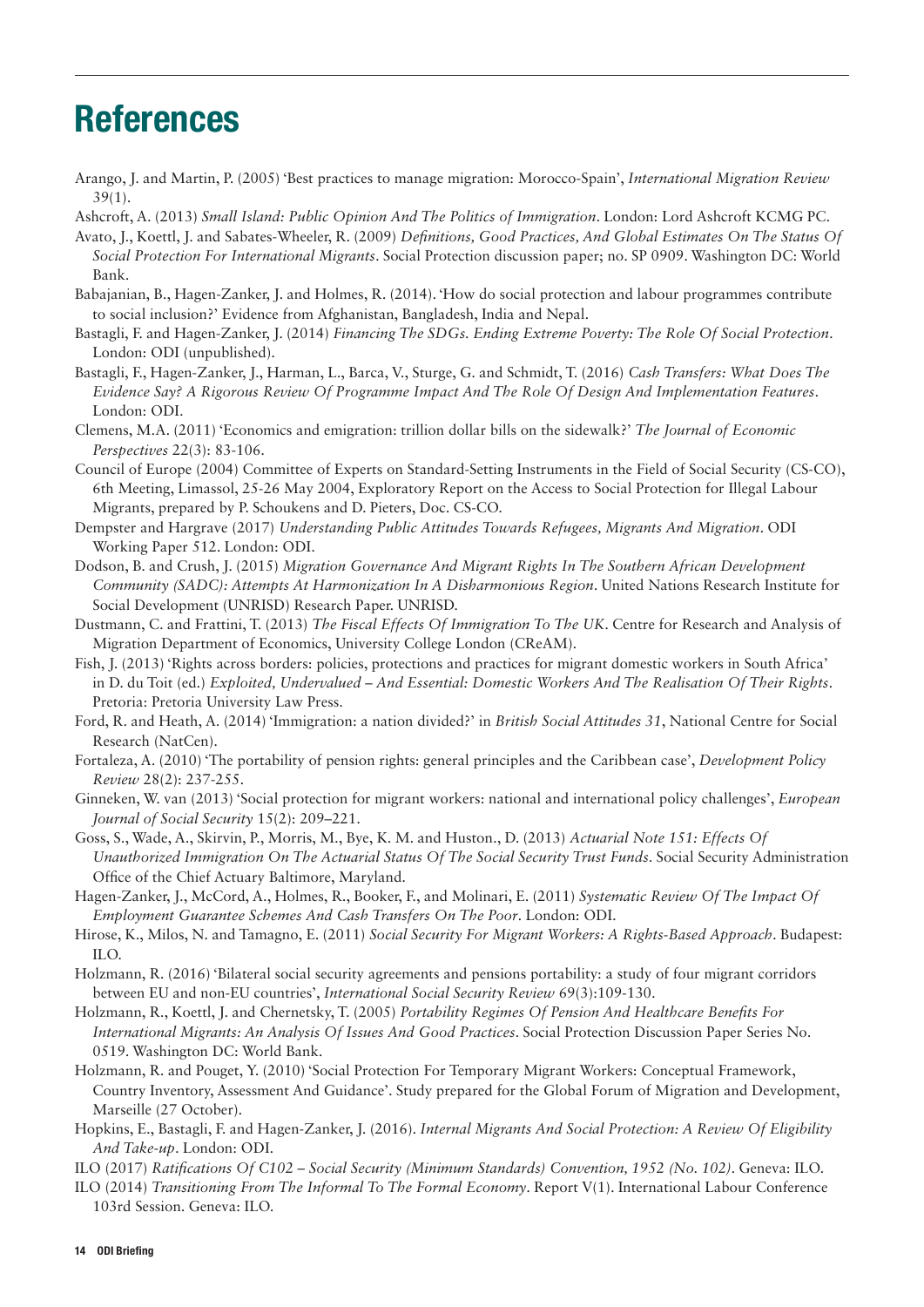IOM (2011) *Glossary On Migration*. International Migration Law Series No. 25. Geneva: IOM.

- IOM (2010) *Labor Migration From Indonesia: An Overview Of Indonesian Migration To Selected Destinations In Asia And The Middle East*. Jakarta: IOM.
- ISSA (2014) *Handbook On The Extension Of Social Security Coverage To Migrant Workers*. Geneva: ISSA.

Jones, K. (2015) *Recruitment Monitoring & Migrant Welfare Assistance: What Works?* Dhaka: IOM.

- Lund, F. (2009) 'Social protection and the informal economy: linkages and good practices for poverty reduction and empowerment' in *Promoting Pro-Poor Growth Social Protection*. OECD.
- Lustig, N., Amábile, F., Bucheli, M., Molina, G.G., Higgins, S., Jaramillo, M., Pozo, Arauco, V.P., Pereira, C., Rossi, M., Scott, J. and Yáñez Aguilar, E. (2013) *The Impact Of Taxes And Social Spending On Inequality And Poverty In Argentina, Bolivia, Brazil, Mexico, Peru And Uruguay: An Overview*. Commitment to Equity Working Paper No. 13. New Orleans: Tulane University.
- McLaughlin, J. (2009) 'Trouble in our fields: health and human rights among Mexican and Caribbean migrant farm workers in Canada'. Unpublished dissertation. Ottawa: Library and Archives Canada.
- Millard, D. (2008) 'Migration and the portability of social security benefits: the position of non-citizens in the Southern African Development Community', *African Human Rights Law Journal* 28(1)
- Morlachetti, A. (2015) *Current State Of Social Protection Legislation In Barbados And The Organization Of Eastern Caribbean States From A Human Rights Perspective*. Rome: Food and Agriculture Organization (FAO).
- Mpedi, G. and Nyenti, M. (2013) *Portability Of Social Security Benefits In Mining Sector: Challenges Experienced By Former Mineworkers In Accessing Social Security Benefits In Selected Southern African Countries*. Midrand: Southern Africa Trust.
- OECD (2013) 'The fiscal impact of immigration in OECD countries' in *International Migration Outlook 2013*, OECD Publishing
- Olivier, M.P. (2009) *Regional Overview Of Social Protection For Non-Citizens In The South African Development Community (SADC)*. SP Discussion Paper No. 0908, World Bank.
- OWWA (2013) *Annual Report 2013*. Manila: OWWA, Department of Labor and Employment.
- Panhuys, C. van, Kazi-Aoul, S., Binette, G. (2017) *Migrant Access To Social Protection Under Bilateral Labour Agreements: A Review Of 120 Countries And Nine Bilateral Arrangements*. Extension Of Social Security Working Paper 57. Geneva: ILO.
- Pasadilla, G. and Abella, M. (2012) *Social Protection For Migrant Workers In ASEAN*. CESifo Working Paper No. 3914. Paper presented at CESifo Venice Summer Institute, Workshop on Portability of Social Benefits, Venice (July).
- Ratel M-H., Williams G. and Williams K. (2013) *Inserting Migrants Into The Global Social Protection Floor*. Waterloo: The Centre for International Governance Innovation.
- Ruhs, M. (2009) *Migrant Rights, Immigration Policy And Human Development*. New York: United Nations Development Programme (UNDP) Human Development Research Paper 2009/23.
- Ruiz, N.G. and Agunias, D.R. (2007) *Protecting Overseas Workers: Lessons and Cautions from the Philippines*. Washington DC: Migration Policy Institute.
- Ruiz, N. G. and Agunias, D. R. (2008). *Protecting Temporary Workers: Migrant Welfare Funds From Developing Countries, Migration And Development Brief 7*. 24 October. Migration and Remittances Team Development Prospects Group. World Bank.
- Sabates-Wheeler, R. (2009) 'Social security for migrants: Trends, best practice and ways forward'. Project on examining the existing knowledge of social security coverage, Working Paper No. 12. Geneva: ISSA.
- Sabates-Wheeler, R., Koettl, J., and Avato, J. (2011) 'Social security for migrants: a global overview of portability arrangements' in *Migration And Social Protection. Claiming Social Rights Beyond Border*. Ed. Sabates-Wheeler, R. and Feldman, R. Basingstoke: Palgrave Macmillan.
- Sabates-Wheeler, R. and Waite, M. (2003) *Migration And Social Protection: A Concept Paper*. Brighton: Development Research Centre on Migration, Globalisation and Poverty.
- Social Security Administration (SSA) (2005) *Totalization Agreement With The United Kingdom*. Social Security Administration (SSA) Publication No. 05-10199.
- Taha, N., Siegmann, K. A. and Messkoub, M. (2015), 'How portable is social security for migrant workers? A review of the literature', *International Social Security Review* 68: 95–118.
- Tulloch, O., Machingura, F. and Melamed, C. (2016) *Health, Migration And The 2030 Agenda For Sustainable Development*. London: ODI.
- UN DESA (2015) *Addis Ababa Action Agenda Of The Third International Conference On Financing For Development (Addis Ababa Action Agenda)*. New York: UN DESA.
- UN ESCAP (2015) *Time For Equality: The Role Of Social Protection In Reducing Inequalities In Asia And The Pacific*. Bangkok: UN-ESCAP.
- Watkins, K. and Quattri, M. (2014) *Lost In Intermediation: How Excessive Charges Undermine The Benefits Of Remittances For Africa*. London: ODI.